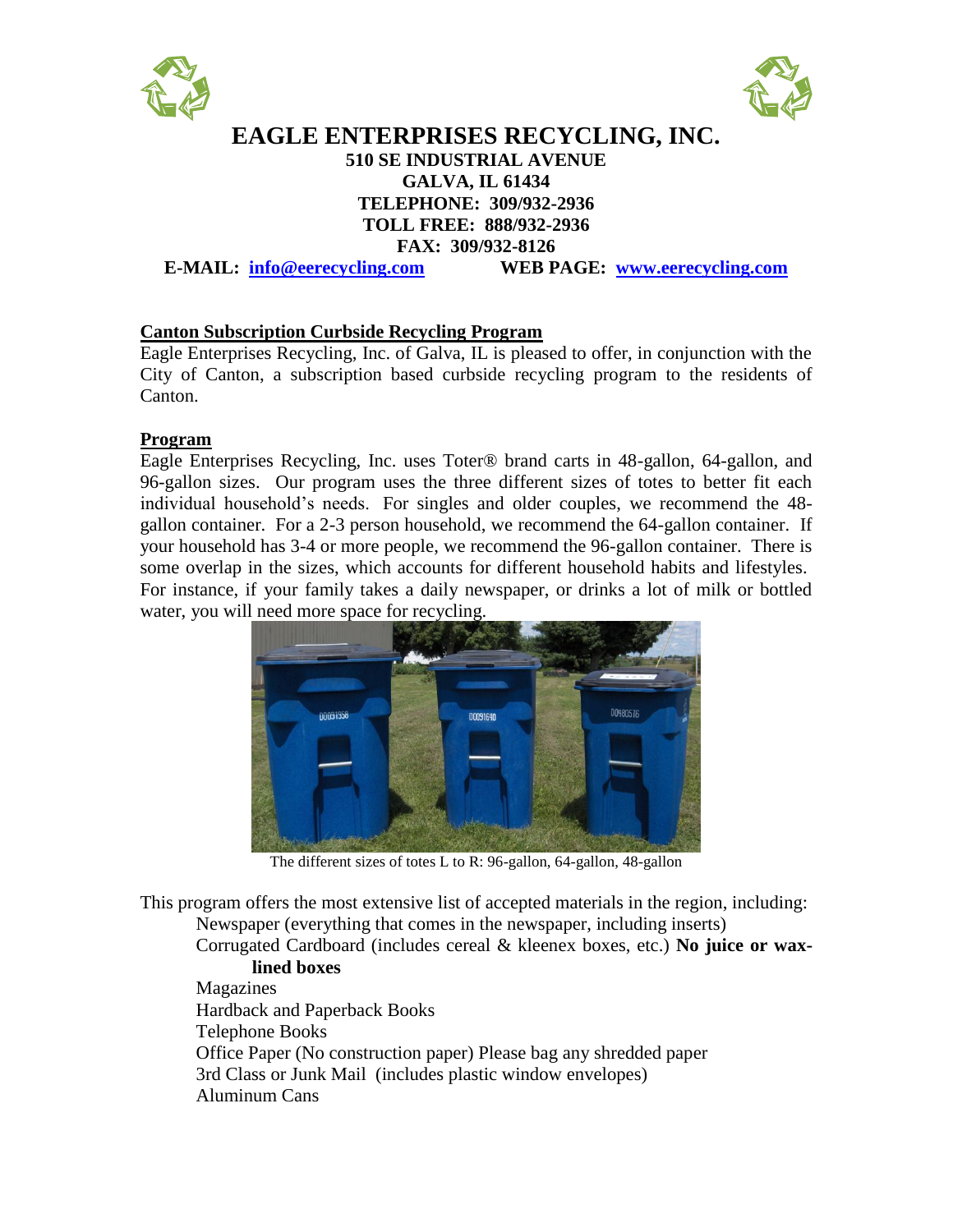Aluminum Foil Aluminum Scrap such as lawn chairs Steel Tin Cans (need to be washed of food waste; labels may be left on) Light Steel (This includes everything from coat hangers to bicycles) Plastics #1 - #7 except Styrofoam (PS) #6 – Acceptable plastics are designated by a number inside the recycling triangle (need to be rinsed) Clear, Green and Brown Glass Beverage or Food Containers (need to be washed and/or rinsed) - No Pyrex, ceramic, drinking glasses, or window glass

The lid of the tote has an in-molded graphic that includes the company name, telephone number, website address, and a list of all the accepted materials in words and pictures.



The in-molded graphic.

There is no sorting of materials required in the program; if it is on the list, it goes in the cart. And if you get a container only to find after a few weeks or months that it is not big enough, all you have to do is call us; and we will switch your container for a larger size. You may also get a second tote (or occasionally, we have some families with 3 totes). There is no additional charge for multiple totes. The goal of the program is waste reduction.

Curbside collection from the subscribing residents will be done on a bi-weekly basis. Residents will be provided a calendar that will indicate their collection day. On your appointed collection day, place the tote at the curb by 7:00 am. The Eagle Enterprises Recycling, Inc. truck leaves our facility at 6:00 am and will be on the street by 7:00 am. Once the daily collection is completed, the truck returns to the Material Recovery Facility in Galva, where it is emptied on the tipping floor. Materials are moved from the tipping floor to the sorting line where they are separated out into their individual classification. When enough of each type of material is accumulated, it is baled and stored until there is enough for a semi load. Once a load of material leaves the Material Recovery Facility, it goes to a mill for reprocessing into new products.